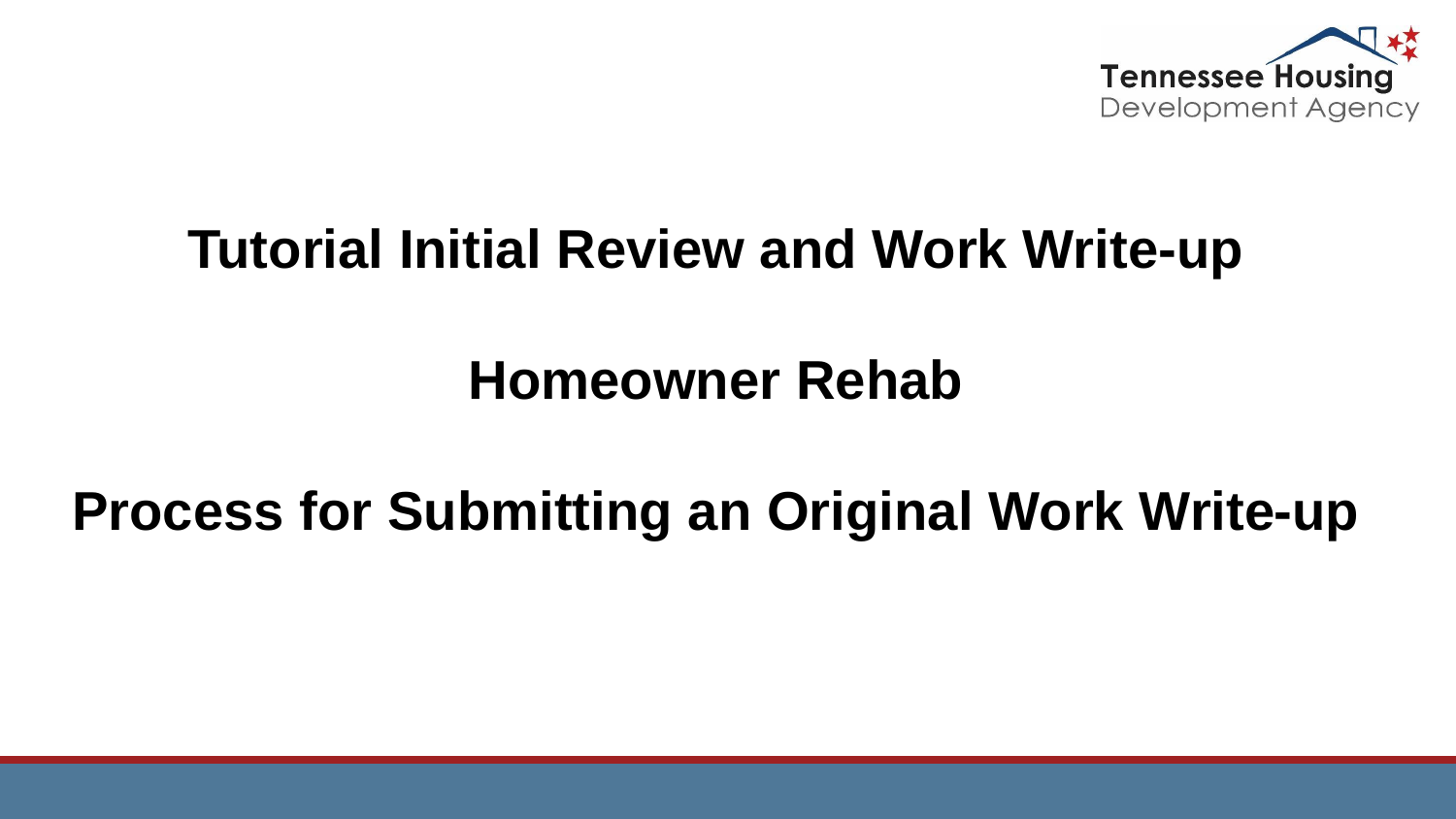

Receive Addresses from the Grant Administrator

2. Contact Homeowners to Schedule Initial Inspection and perform the Work Write Up (Form HO-6A) and the Cost Estimate for the work to be performed.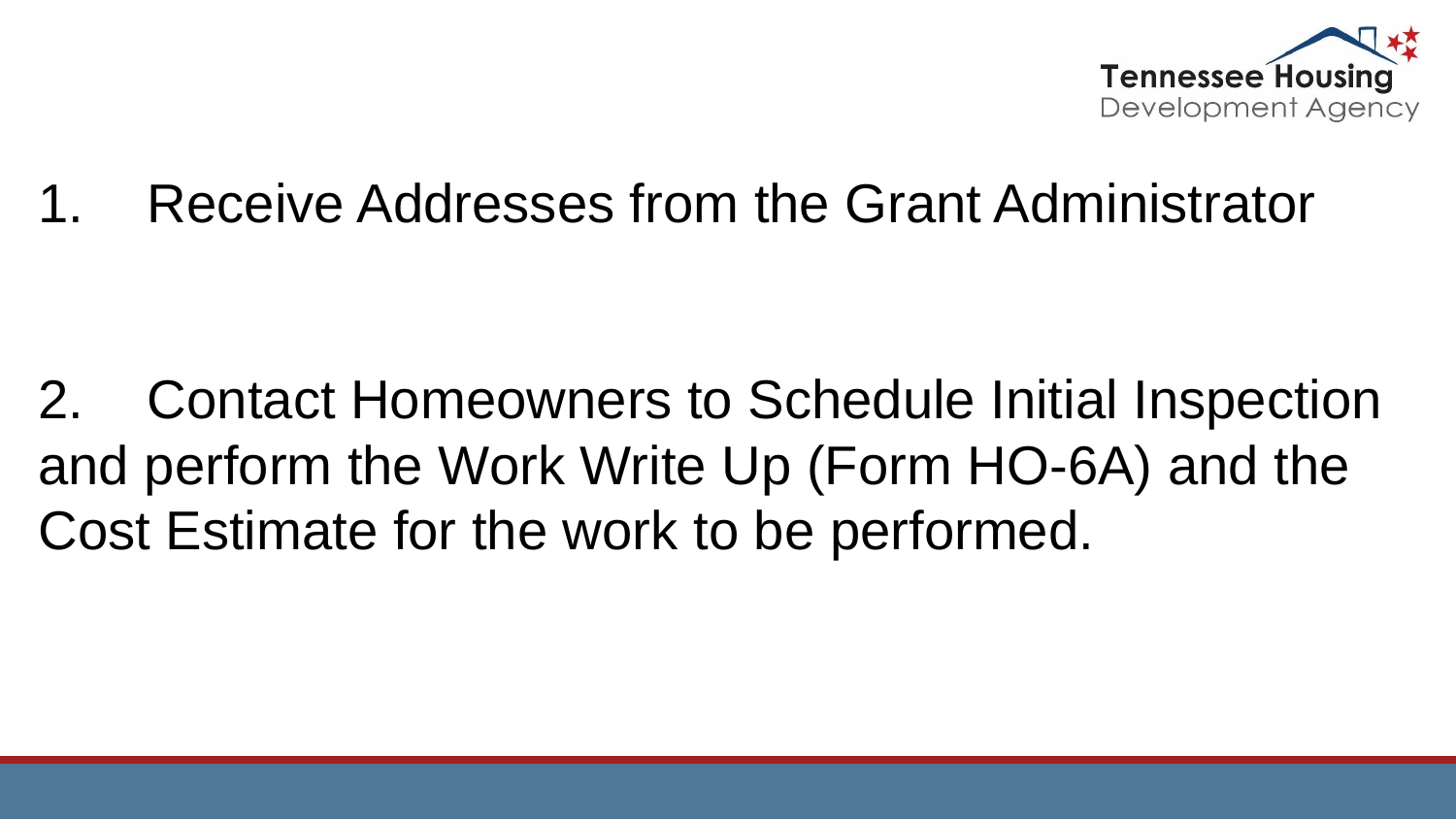

The work write-up (Form HO-6A) is the detailed description of the housing rehabilitation work and any lead-based paint hazard reduction required. The write-up should list the lead-based paint hazard reduction activities separately from the rehabilitation work. Write-ups serve as the construction specifications and should be specific, clear and complete. A great deal of confusion and many problems between the homeowner and contractor are caused by vague, poorly written write-ups.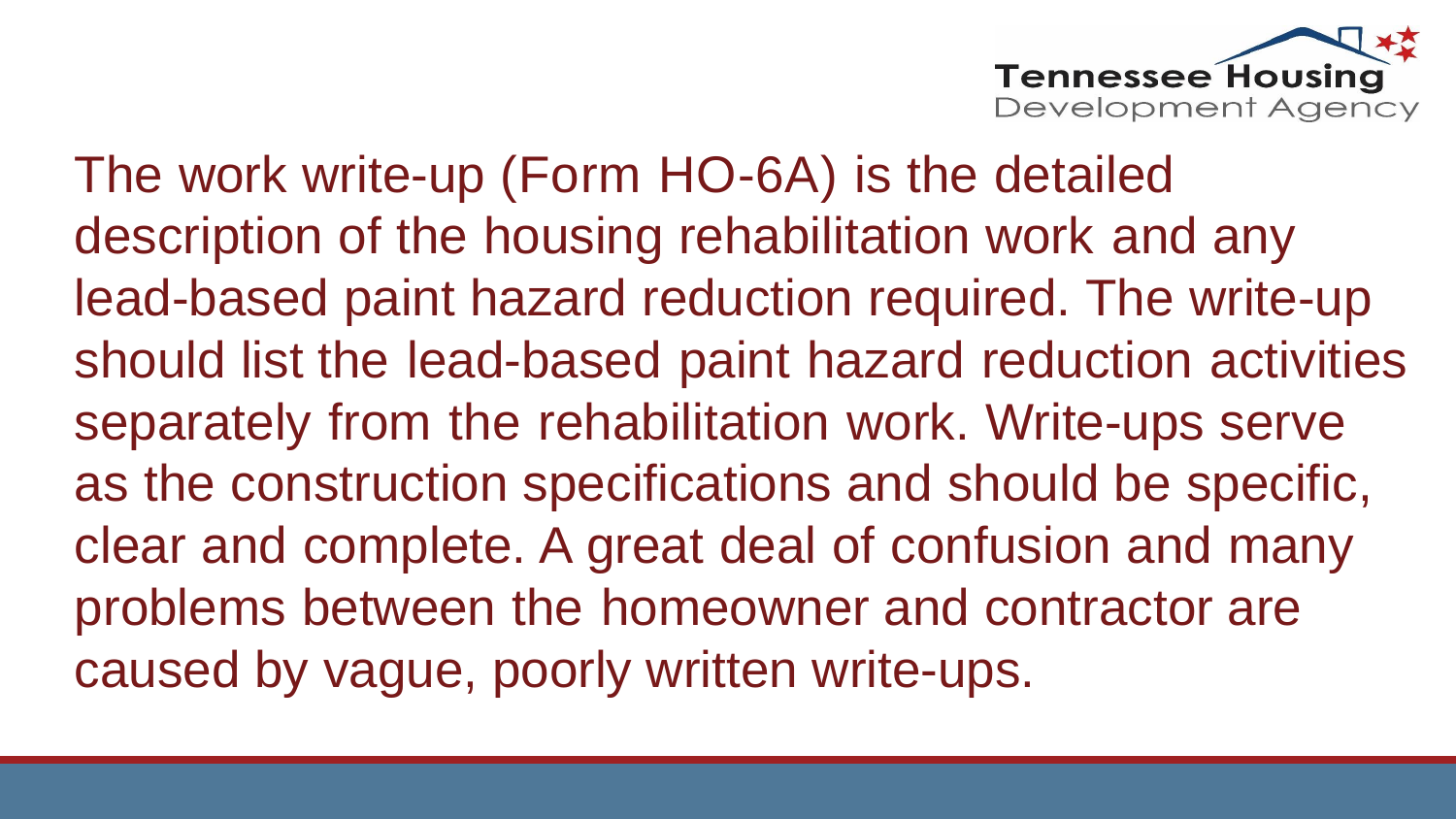### $H()$ -6A



#### **WORK WRITE-UP & COST ESTIMATE**

| Owner: 2008 2009 2012 2022 2023 2024 2022 2022 2023 2024 2022 2023 2024 2022 2023 2024 2025 2026 2027 2028 20 |                                           |  |  |
|---------------------------------------------------------------------------------------------------------------|-------------------------------------------|--|--|
|                                                                                                               |                                           |  |  |
|                                                                                                               |                                           |  |  |
|                                                                                                               |                                           |  |  |
| <b>Year Built:</b>                                                                                            | If pre-1978, attach LBP Assessment Report |  |  |

Formatted in conjunction with the Uniform Physical Condition Standards Checklist

# This form must be left intact and should not be edited except to input the information requested. All the information must be input to be approved.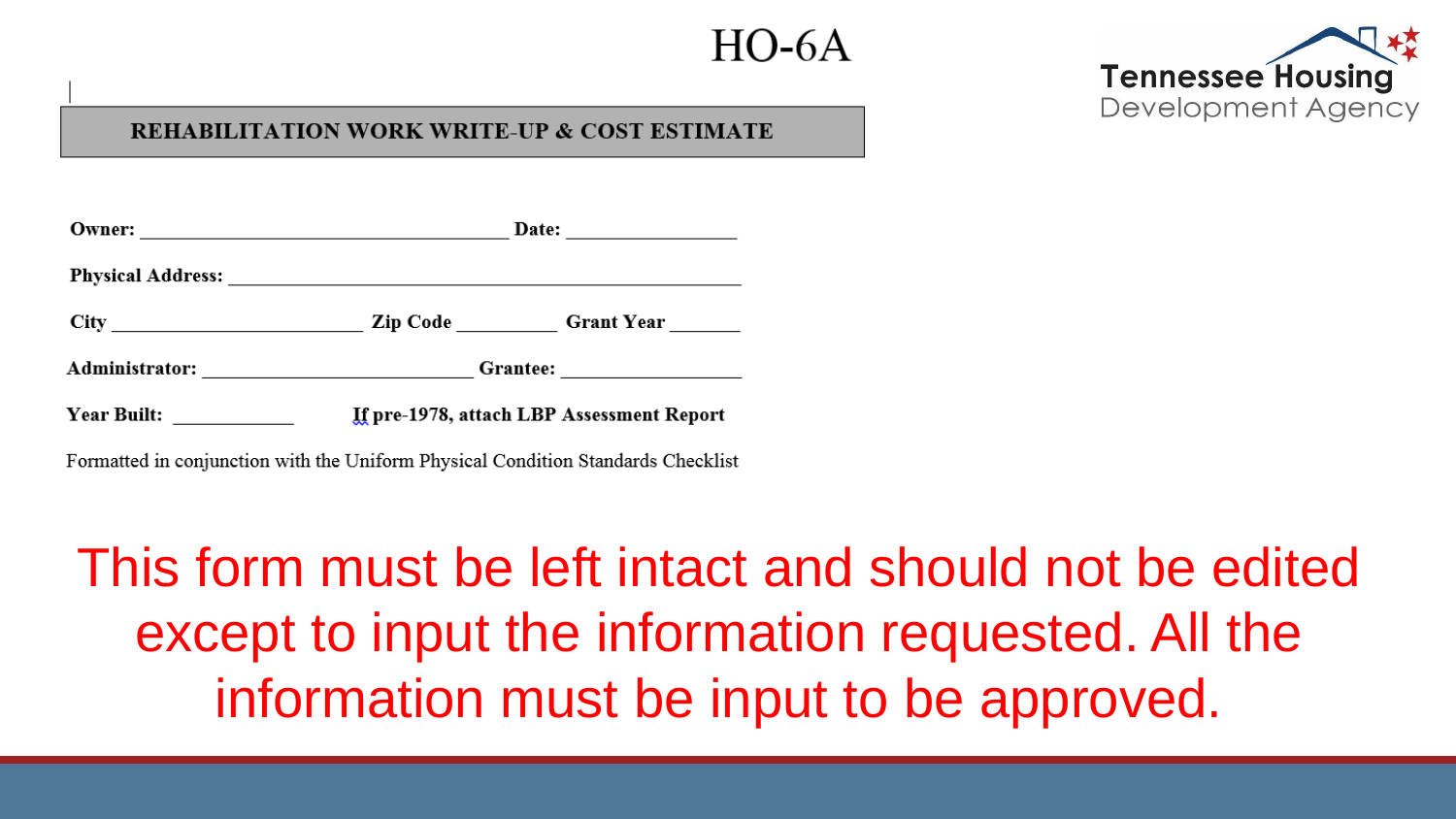**SITE** 

**Rehabilitation** Lead Based Paint



**FENCING & GATES** 

Damaged/Falling/Leaning/Holes/Missing Sections

**GROUNDS** 

Erosion/Rutting/Overgrown Vegetation/Ponding/Site Drainage

**REFUSE DISPOSAL** 

**Broken/Damaged Enclosures/Inadequate/Missing** 

The remainder of this form is designed to be used in conjunction with the UPCS Checklist. Also, it is the Rehab Coordinators' responsibility to prepare a cost estimate for each item, and that cost placed in the proper column.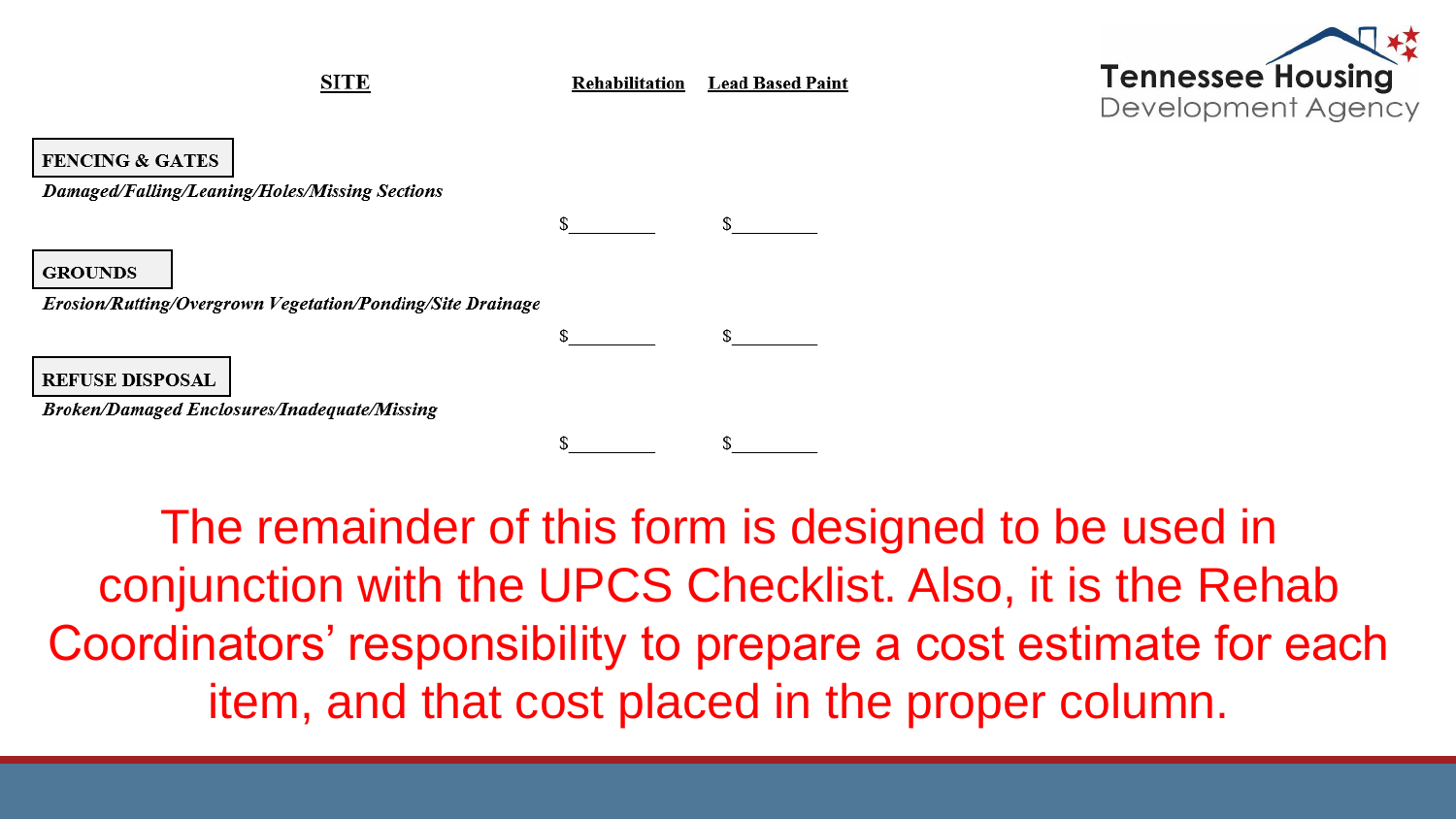

|                   |                                                                                                                                                     | 1 THDA Uniform Physical Condition Standards Checklist |  |                                                                                                 |  |  |
|-------------------|-----------------------------------------------------------------------------------------------------------------------------------------------------|-------------------------------------------------------|--|-------------------------------------------------------------------------------------------------|--|--|
| 2                 |                                                                                                                                                     |                                                       |  |                                                                                                 |  |  |
|                   | 3 NOTE: If any item on any of these lists is in a condition that could possibly cause damage to the structure or the health and safety of a person, |                                                       |  |                                                                                                 |  |  |
|                   | $4\,$ or persons in or around the structure, the issue must be recorded on this UPCS checklist as an Emergency Repair (ER) item and                 |                                                       |  |                                                                                                 |  |  |
|                   | 5 reported to the resident, if applicable, and, if a rental property, to the property owner. Rental property owners must correct                    |                                                       |  |                                                                                                 |  |  |
|                   | 6 the issue and protect the health and safety of the occupants within 24 hours as provided in the applicable program manual.                        |                                                       |  |                                                                                                 |  |  |
|                   |                                                                                                                                                     |                                                       |  |                                                                                                 |  |  |
| 8                 | Inspectable Area: Site                                                                                                                              |                                                       |  |                                                                                                 |  |  |
| 9                 |                                                                                                                                                     |                                                       |  |                                                                                                 |  |  |
| 10                | Inspectable Item                                                                                                                                    | <b>Observable Deficiency</b>                          |  | *N/C Repairs / Replacement Required                                                             |  |  |
|                   | <b>Fencing and Gates</b>                                                                                                                            | Damaged/Falling/Leaning                               |  | An interior or exterior fence, security fence, or gate is damaged and does not function as it   |  |  |
| 11                |                                                                                                                                                     |                                                       |  | should or could threaten safety or security.                                                    |  |  |
| $12 \overline{ }$ |                                                                                                                                                     | Holes                                                 |  | The hole is larger than 6 inches by 6 inches.                                                   |  |  |
|                   |                                                                                                                                                     | <b>Missing Sections</b>                               |  | An exterior fence, security fence, or gate is missing a section, which could threaten safety or |  |  |
| 13                |                                                                                                                                                     |                                                       |  | security.                                                                                       |  |  |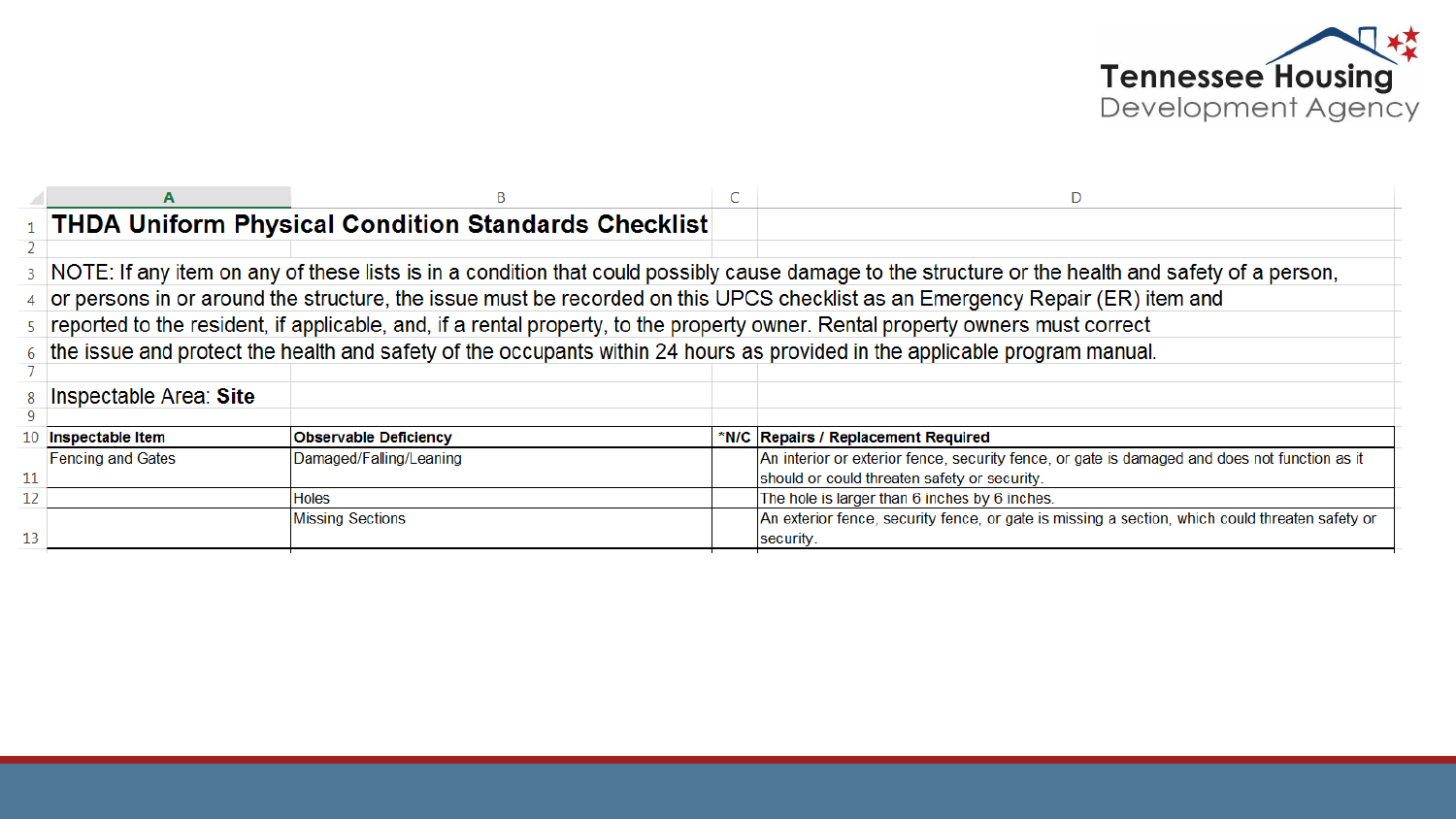**SITE** 

**Lead Based Paint** Rehabilitation



#### **FENCING & GATES**

Damaged/Falling/Leaning/Holes/Missing Sections

Replace broken gate at front sidewalk entrance to home.

 $$100$ S.

# This is an example of how to fill out a section of this form when there are no Lead Based Paint issues with this item.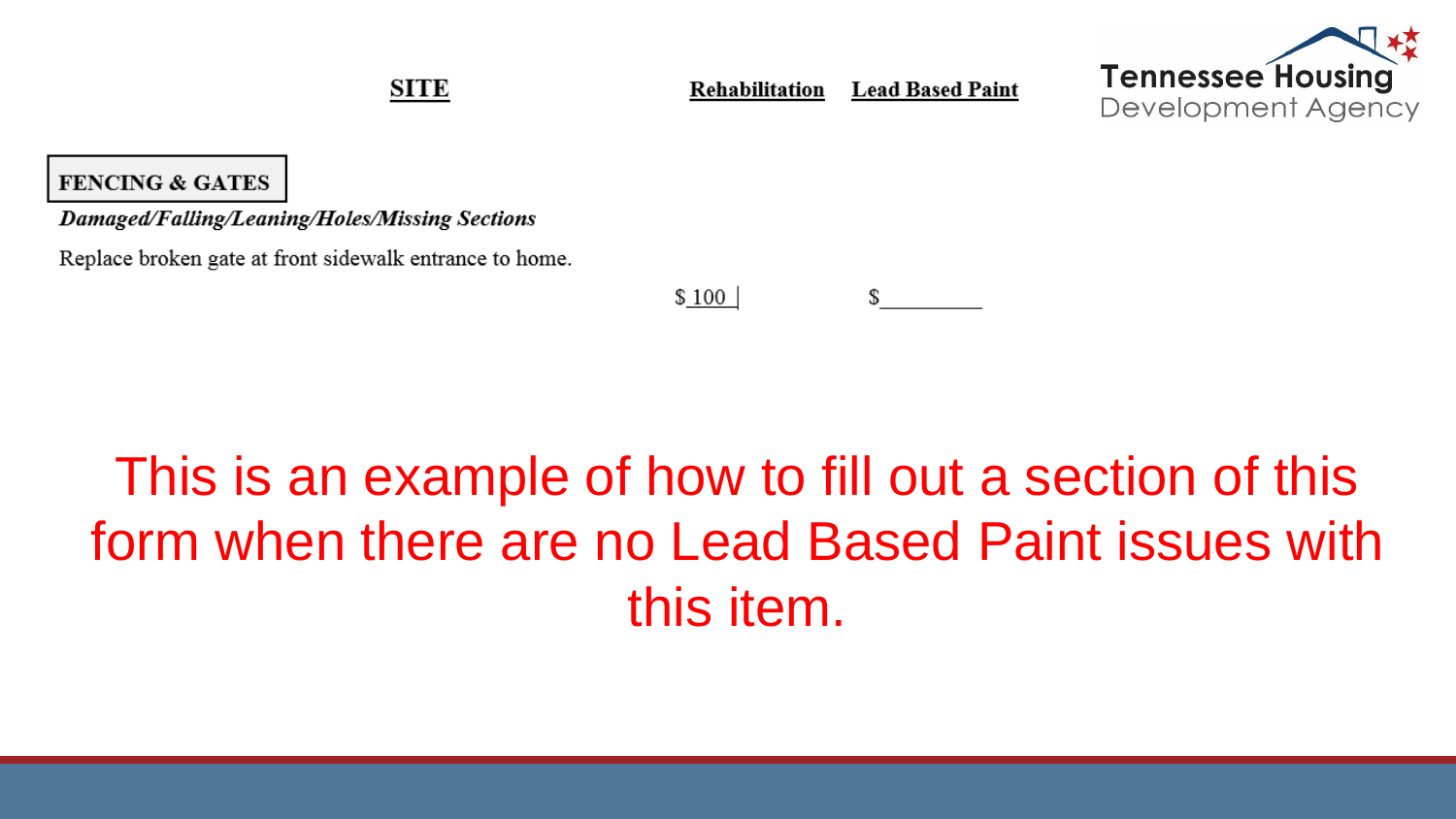**SITE** 

**Lead Based Paint** Rehabilitation



#### **FENCING & GATES**

Damaged/Falling/Leaning/Holes/Missing Sections

Replace broken gate at front sidewalk entrance to home.

\$ 75  $$100$ 

# This is an example of how to fill out a section of this form when there are Lead Based Paint issues with this item.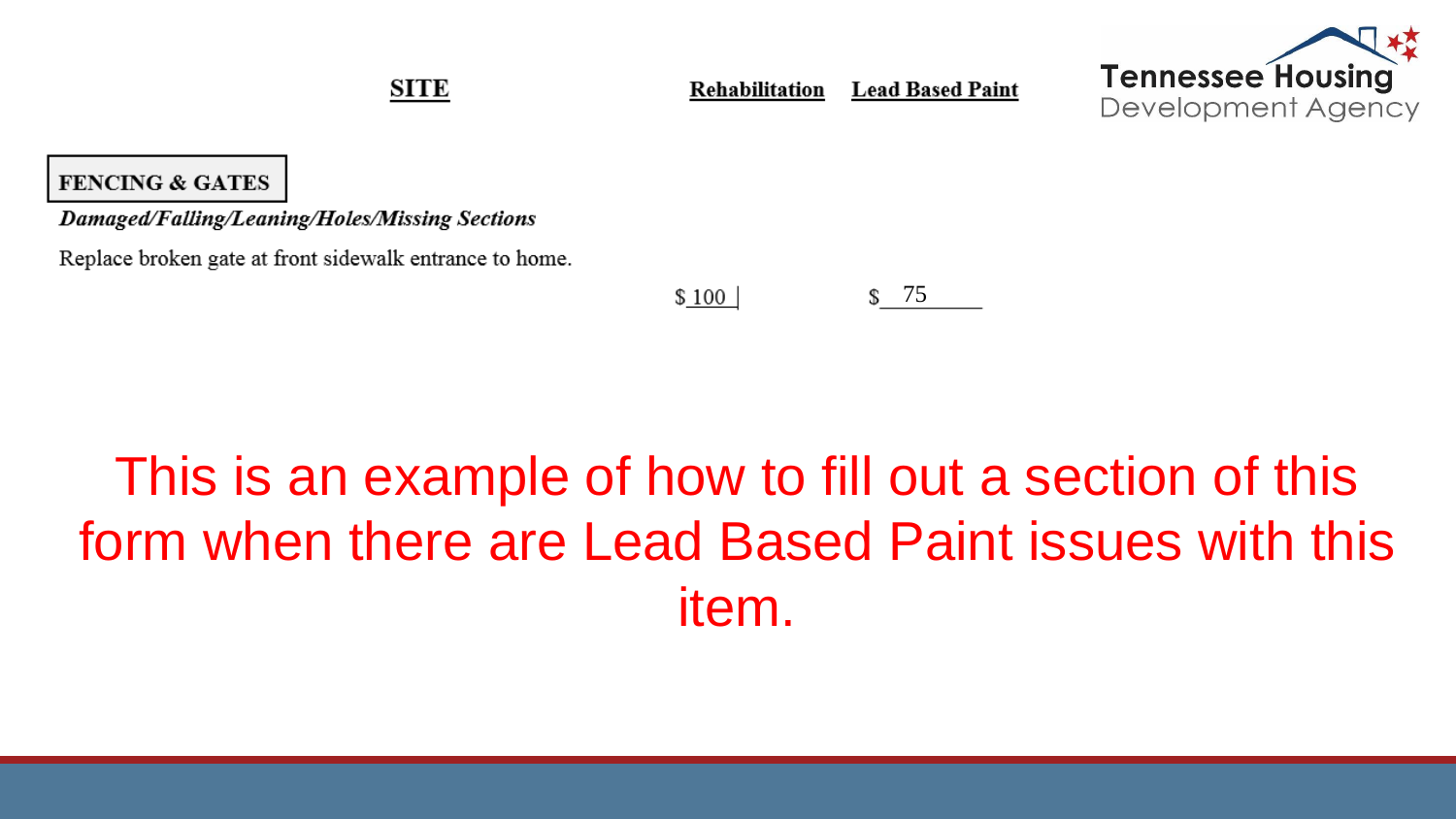

### **Abatement strategies include the removal of leadbase paint. There are five basic methods of abatement for components that contain lead-based paint:**

**1. Component replacement** – The removal of building components that contain lead-based paint.

**2. Paint removal** – The separation of paint from the substrate using safe heat, chemical, or abrasive methods. It is the least preferred method and requires the greatest care and most careful clean-up. It is most appropriate for small surfaces.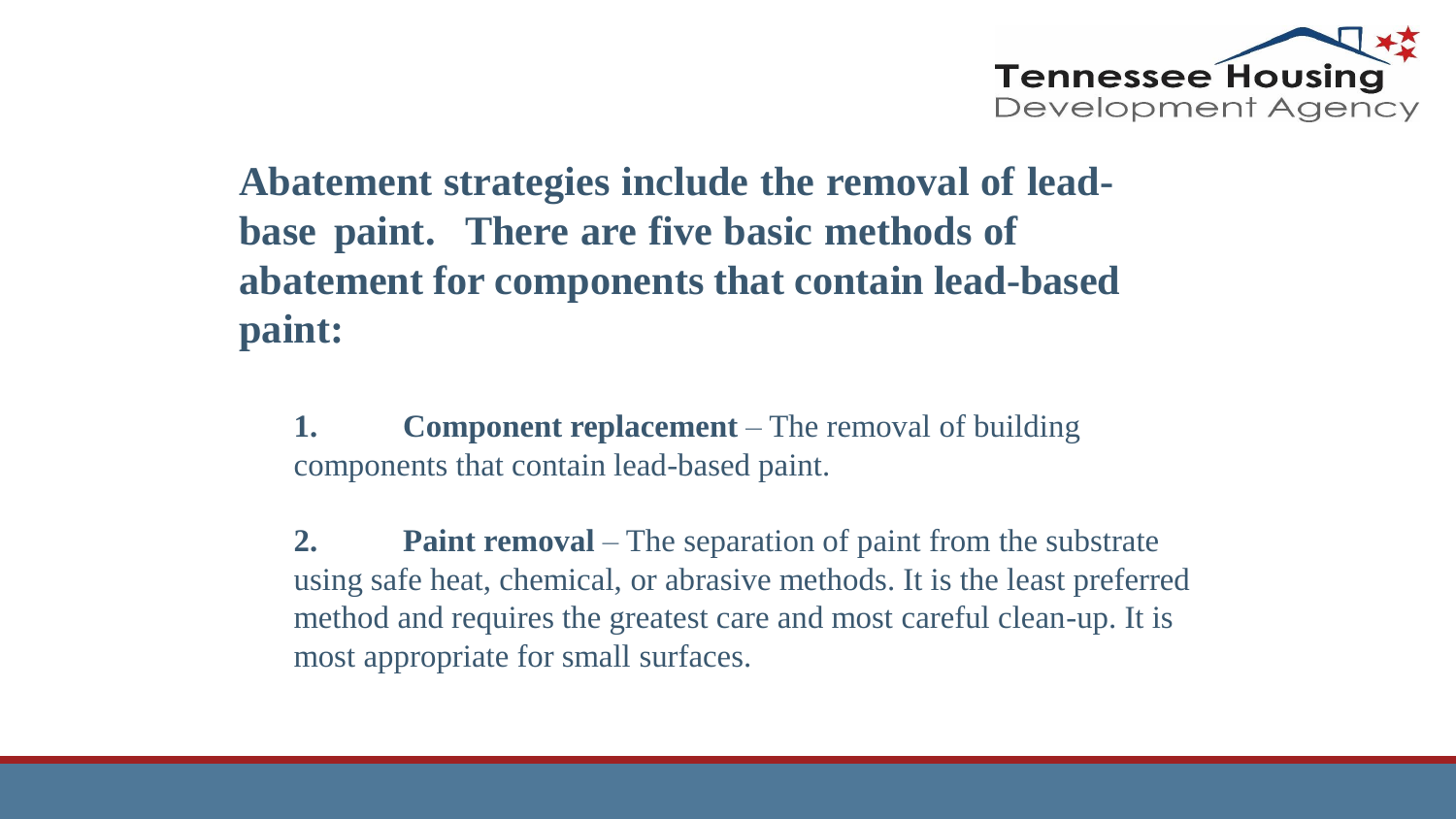

**3. Enclosure** – The installation of a barrier (such as paneling) that is mechanically attached to the building component, with all edges and seams sealed to prevent the escape of lead- based dust. It is appropriate for large surfaces such as walls, ceilings, floors and exteriors.

**4. Encapsulation** – Involves a liquid or adhesive material that covers the component and forms a barrier that makes the leas-based paint surface inaccessible by relying upon adhesion. It is most appropriate for most kinds of smooth surfaces but cannot be used effectively on friction surfaces, surfaces in poor condition, or surfaces that may become wet. It must also be compatible with the existing paint.

**5. Soil Abatement** – Includes removal of at least the top six inches of soil but may go to two feet in areas with heavy contamination; and paving the contaminated soil with high quality concrete or asphalt.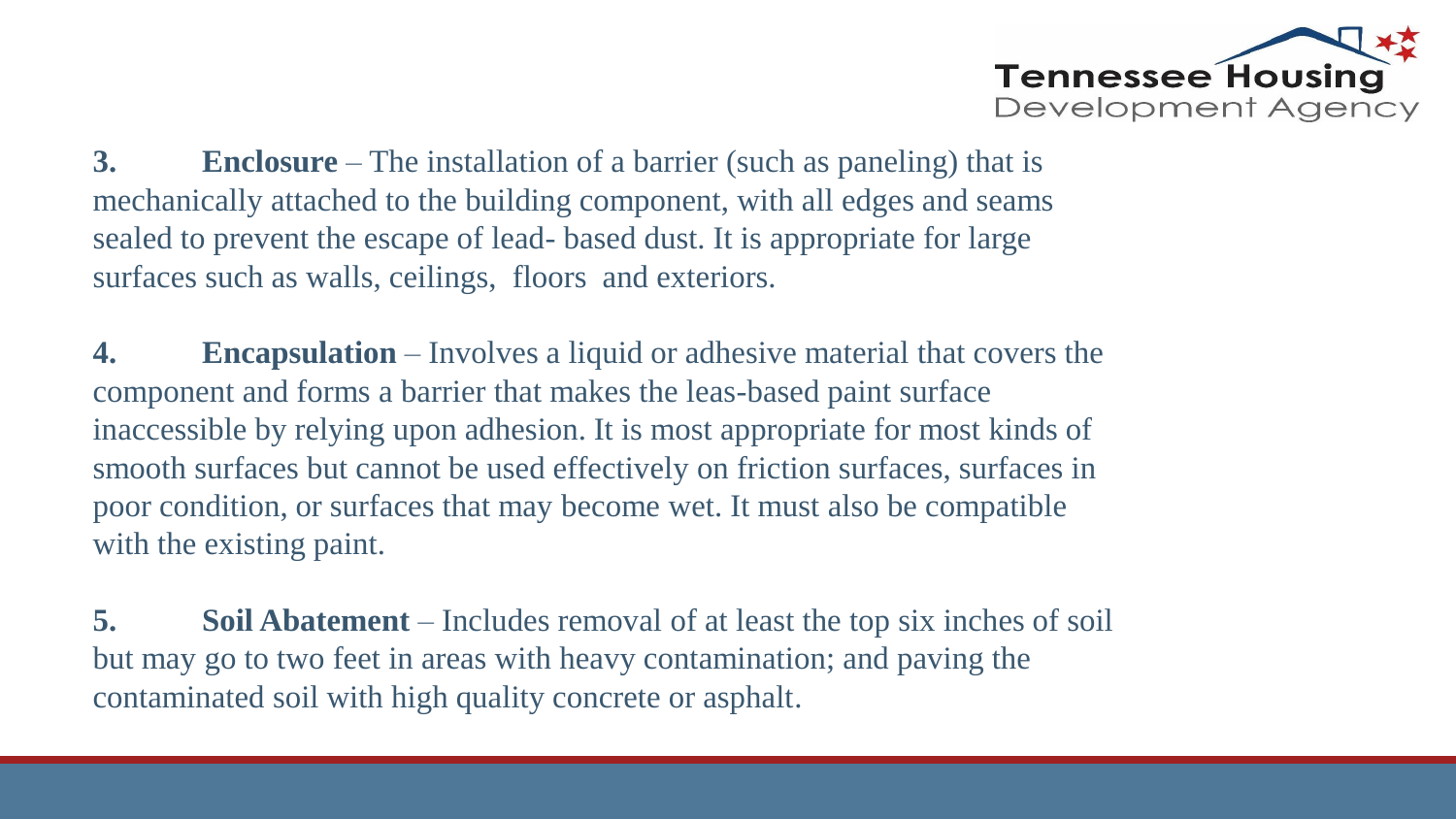

### **There are two approaches to generating a work write-up and risk assessment for a unit with lead depending on who is doing the inspection and the risk assessment.**

If the rehab coordinator and the risk assessor are the not the same:

A. The rehab coordinator needs to do the initial codes inspection and identify the rehabilitation work to be done on the house.

B. The Risk Assessor completes his testing of the complete structure and gives the report to the rehab coordinator .

C. The rehab coordinator then modifies the work write-up so that it clearly breaks out rehabilitation work and required lead work separately by: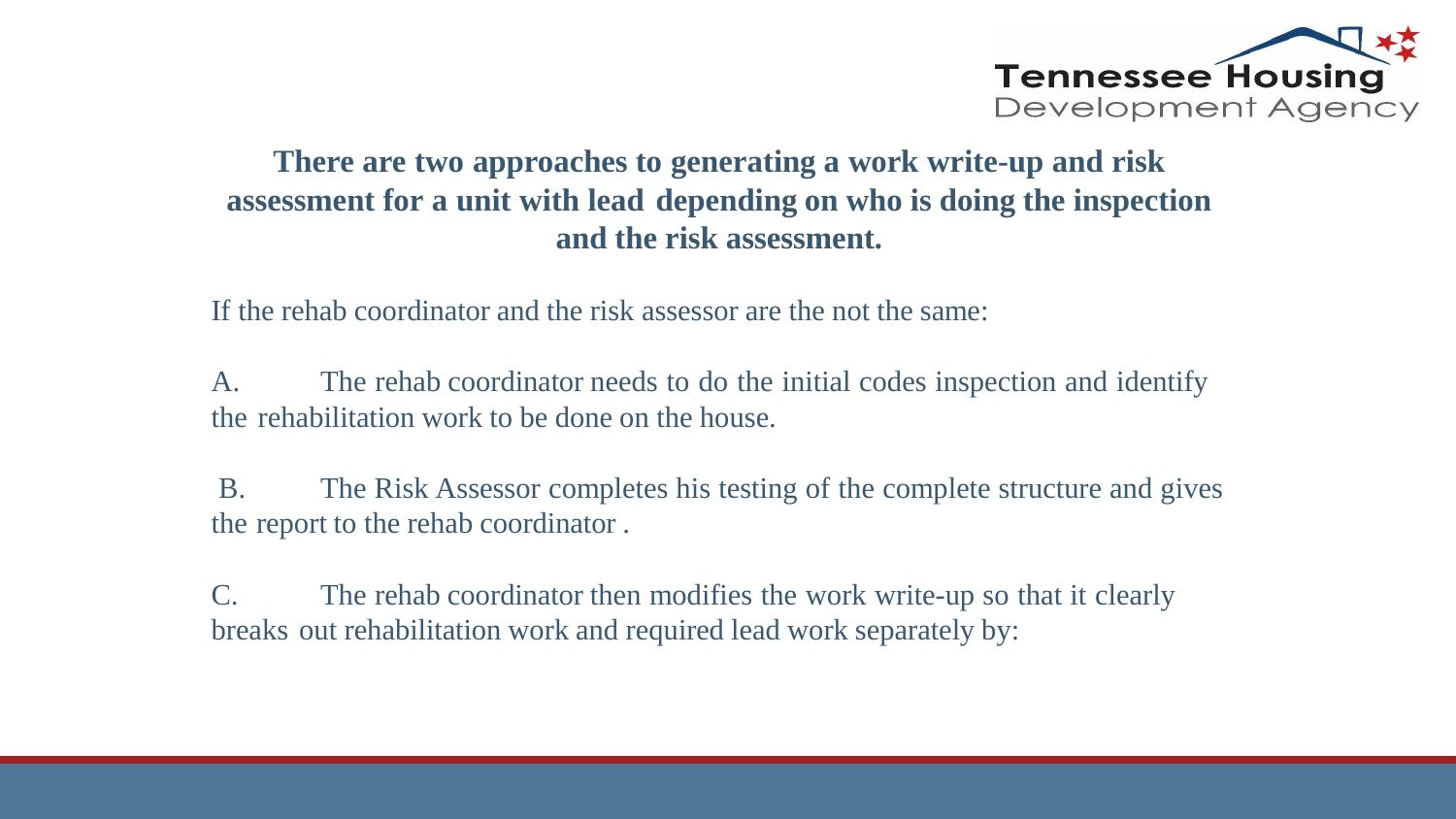

Using the Lead Based Paint Risk Assessment, review the WWU to assure that the items shown in the LBP Risk Assessment are shown to either be abated or remediated within the WWU. Assure that the cost estimate is broken down into the construction cost of abating the item, and the additional cost that will be required because of the item in the report being contaminated with lead based paint.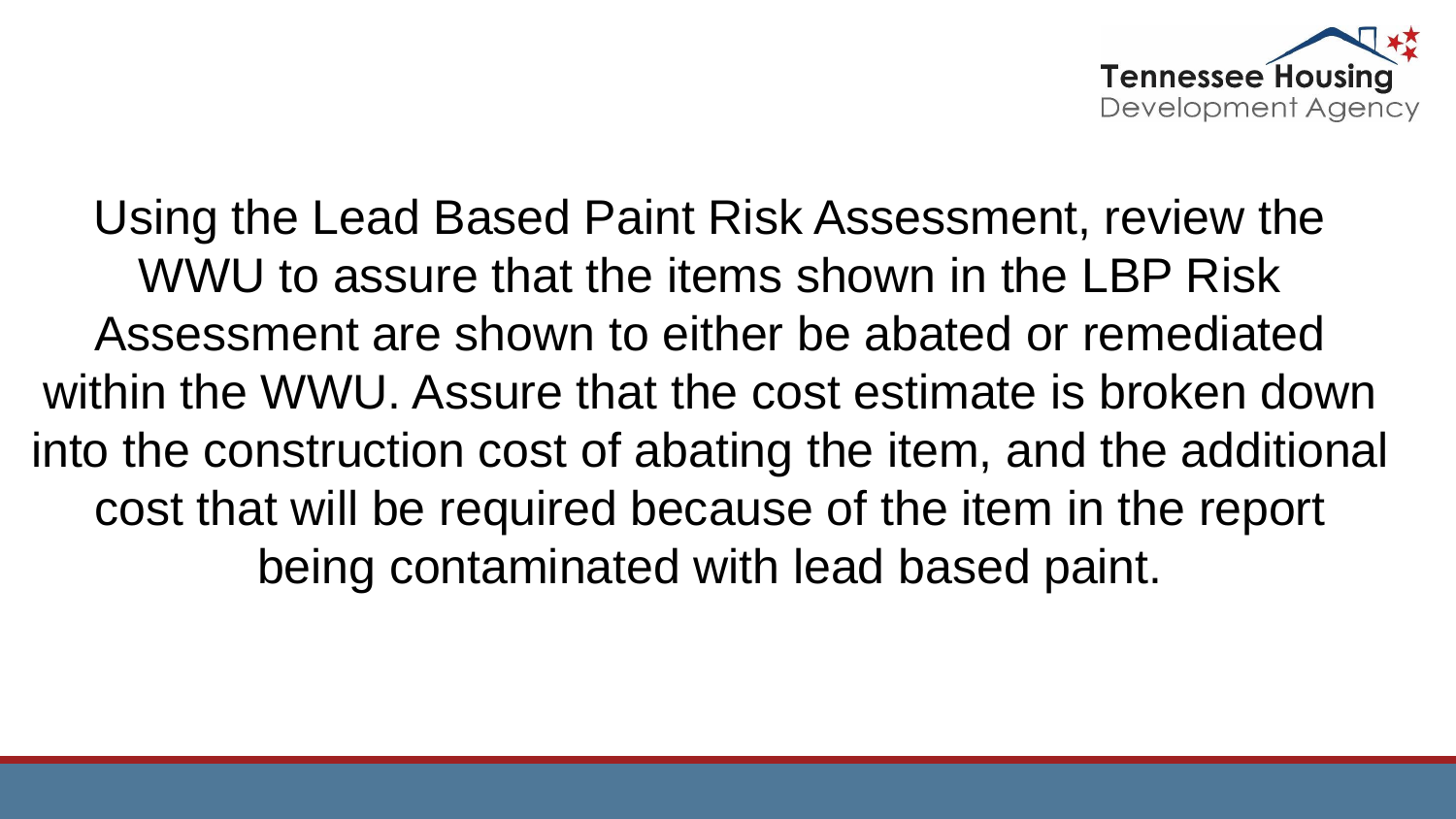

Review each line item to determine if the Rehab Coordinator has determined the cost estimates to be in line with current construction costs. Check the math by adding all the items on the WWU and see if the Total Project Cost adds up to the estimate given by the RC. If reconstruction is an option determine if the home appears to be eligible for rehabilitation, reconstruction, or it is a "Walk Away" project that HOME should not undertake.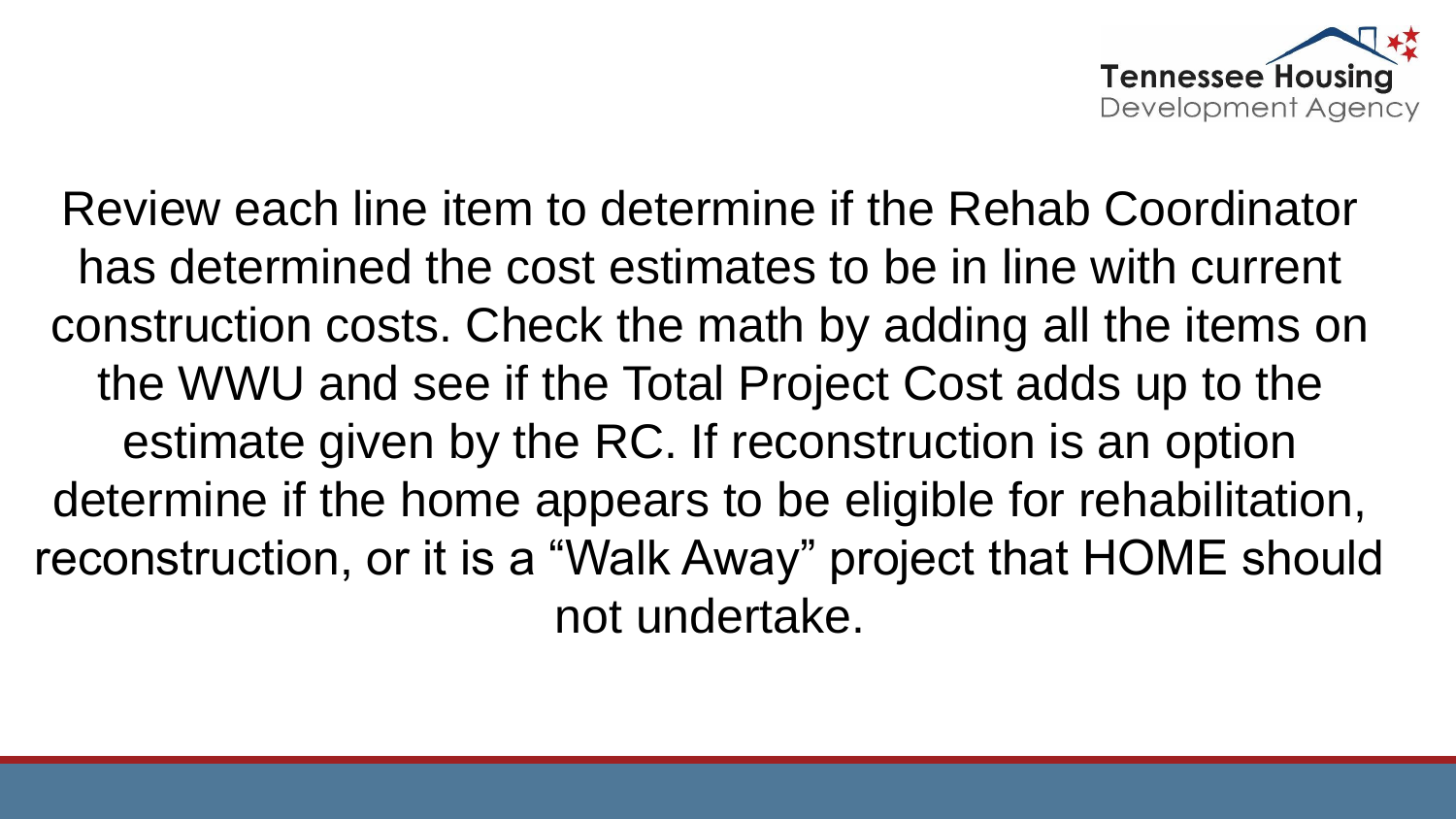

If the WWU after review appears to meet all the HOME requirements and the cost estimate is within the allowed subsidy limits; stamp the WWU as "Approved to Bid" with the appropriate THDA Stamp. Add the date to the stamp.



THIS SUBMITTAL WAS REVIEWED FOR GENERAL CONFORMITY TO THDA HOME OPERATIONS MANUAL PROPERTY STANDARDS AND THE ADOPTED CODES. THE **GRANTEE AND CONTRACTOR ARE RESPONSIBLE FOR CONFORMING TO THE WORKING** AGREEMENT BETWEEN THE STATE OF TENNESSEE THDA AND GRANTEE FOR THE HOME **INVESTMENT PARTNERSHIPS PROGRAM.** 

THIS WORK WRITE UP IS NOW APPROVED AND RELEASED FOR BIDDING.

TENNESSEE HOUSING DEVELOPMENT AGENCY (THDA) 502 DEADERICK STREET - 2ND FLOOR NASHVILLE, TN 37243

REVIEWER: Dwayne Hicks, MCP

**JANUARY 1, 2020**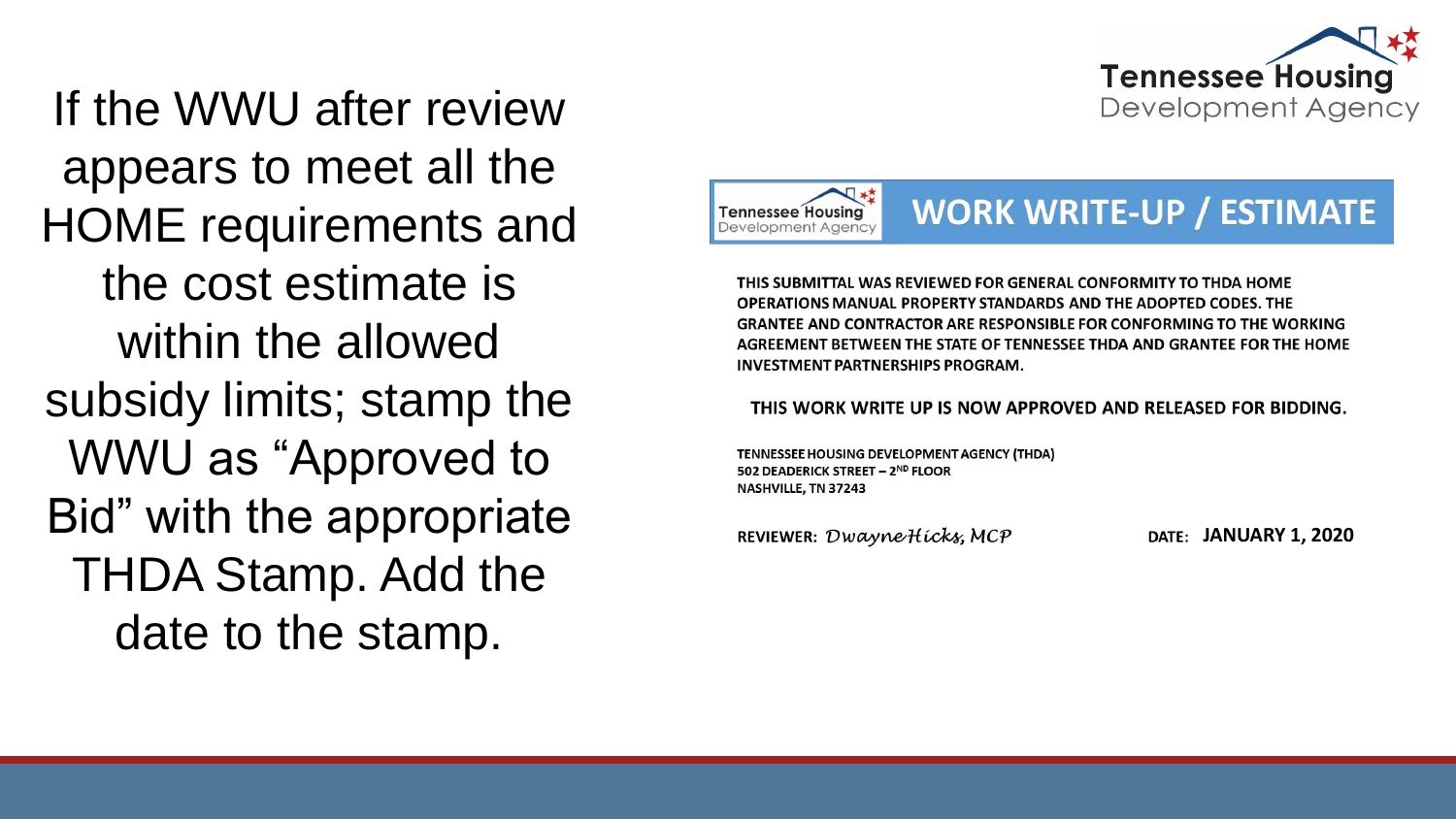

The key to a good work write up it to make it completely clear about the work to be bid. The more thorough you make the items on the WWU the more accurate your cost estimate will be near to the bid amount. The contractor must be able to understand the item completely for him / her to properly submit a bid. A very thorough WWU may keep the bid from being re-bid due to a cost difference from your estimate. Always add more information than less, if you are in doubt.